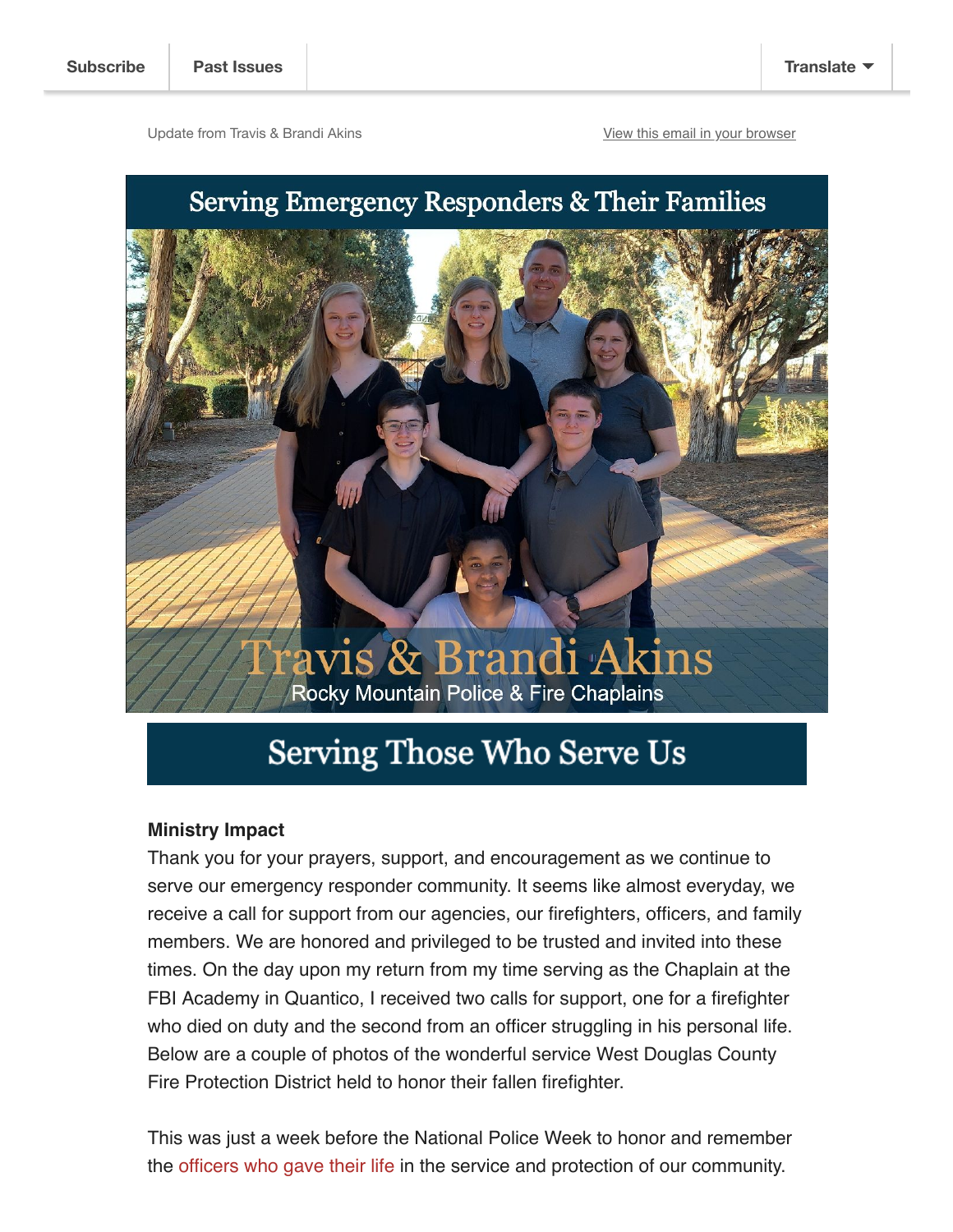

On Friday May 20th, I had the privilege of helping emcee the FBI memorial at the Denver office. Please take a look at the [Wall of Honor.](https://www.fbi.gov/history/wall-of-honor) We also honored a beloved member of the FBI family, Chris Alban, who died of medical complications at just 26 years old. Our Special Agent in Charge renamed our Operations Center after him.



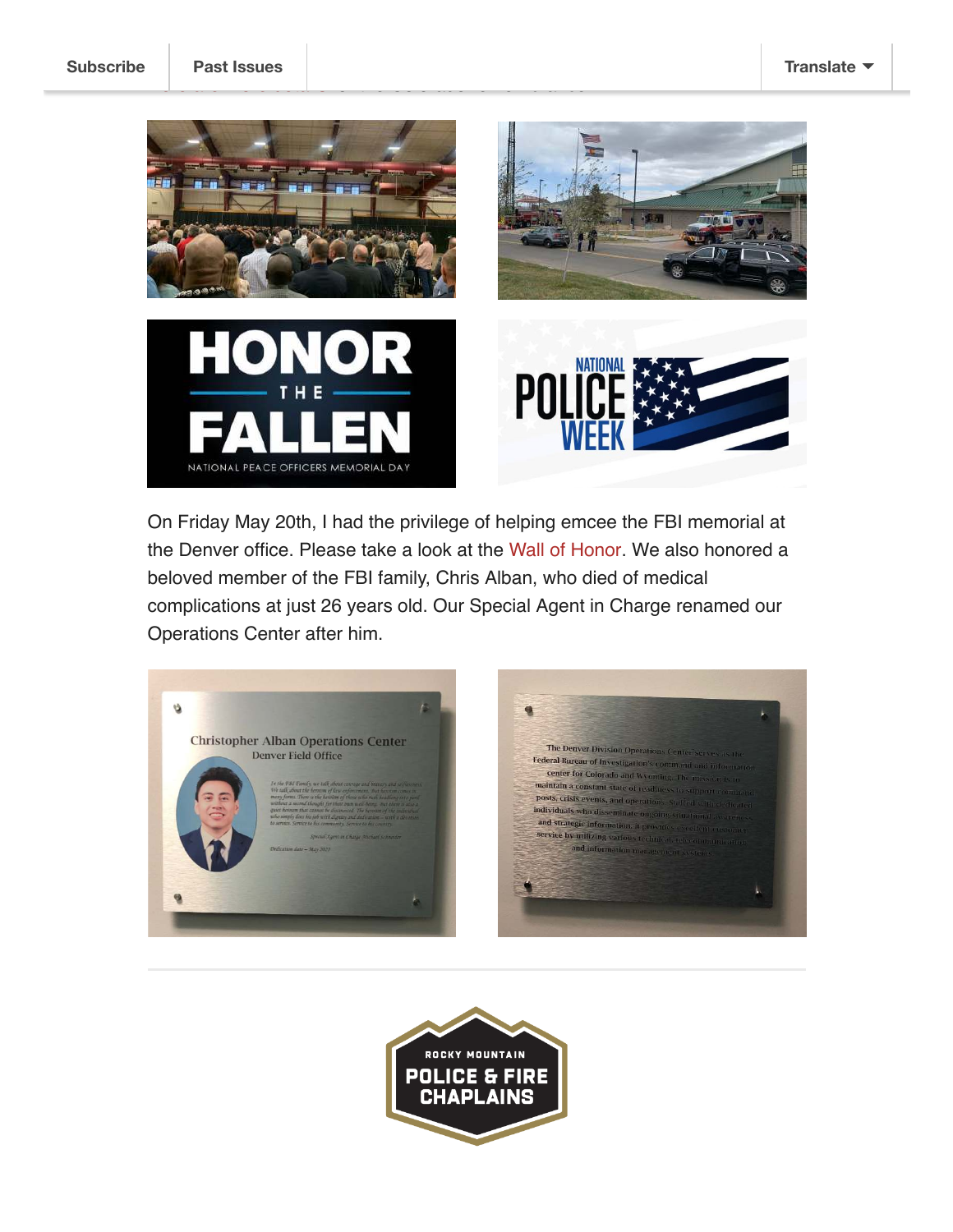30 chaplains from 18 agencies. Thank you to our [Crossroads Church](https://visitcrossroads.com/) partnership who provided a grant to allow us to hold this training for our rural agencies free of charge!

We complete the RMPFC Basic Chaplain Training on May 13-14 with Training on May 13-14 with Training on May 13-14 with Training and Training Section Training on May 13-14 with Training and Training Section Training and Trai

We also ask for your prayers as new agencies join RMPFC. Please pray that these agencies launch their chaplain program well and the needed chaplains step up to serve.

Arapahoe County SO Ft Collins PD Lone Tree PD Longmont PD University of Colorado PD Boulder FD Laramie FD Mountain View FD



[If you want to get caught up on on that has been going on with RMPC, here is a](https://us3.campaign-archive.com/home/?u=bbe80f60d38a221375b3985e7&id=430d98906e) link to our RMPFC News Updates. There are a lot of great things happening!

> If you would like to join our prayer and financial team, please click on the link below.

> > **[Join Team Akins](http://rmpfc.org/support)**

[Click here for past Team Akins Newsletters.](https://us18.campaign-archive.com/home/?u=e522f4ede344fb06e1a8ff131&id=64399c85b6) 

Travis & Brandi Akins 5494 Fox Meadow Ave Highlands Ranch, CO 80130 Travis@rmpfc.org

Online Donations: [Rocky Mountain Police & Fire Chaplains](http://rmpfc.org/support) Check donations: Rocky Mountain Police Chaplains 1301 Arapahoe Street, Suite 105